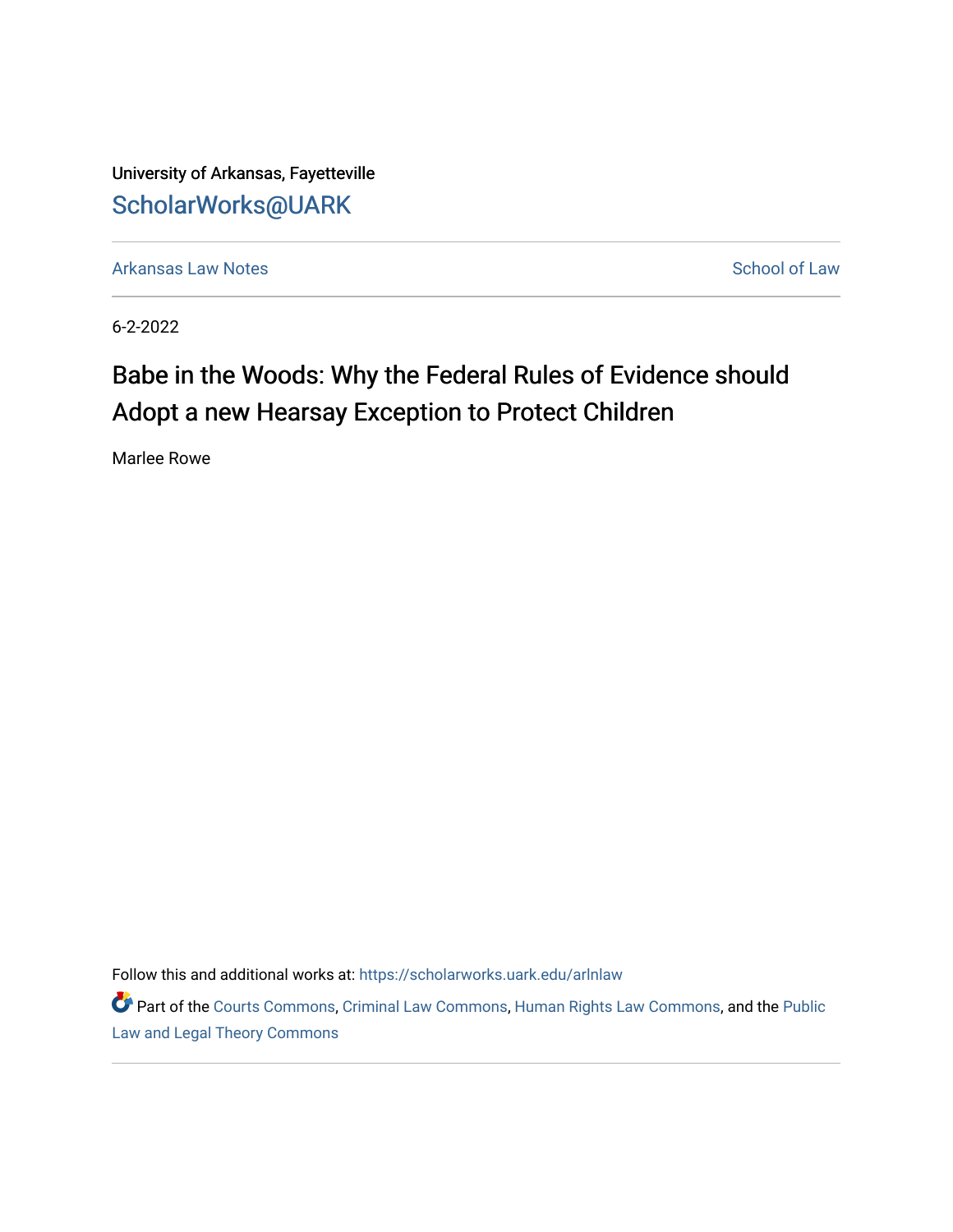# **BABE IN THE WOODS: WHY THE FEDERAL RULES OF EVIDENCE SHOULD ADOPT A NEW HEARSAY EXCEPTION TO PROTECT CHILDREN**

Marlee Rowe

# **Introduction**

"What did the man do when he pushed you down, Lucy?" "What did he do?"

"Did he hurt you any place?"

"Do you remember that?"<sup>1</sup>

The dialogue above reflects the prosecutor's direct examination of nine-year-old Lucy in *United States v. Iron Shell*. 2 Each question was followed by a long hesitation as Lucy attempted to detail the encounter during which the defendant sexually assaulted her.<sup>3</sup> Unfortunately, this is not a rare occurrence, but rather a commonplace issue in the prosecution of child abuse cases.<sup>4</sup>

Because abusive crimes against children are often committed in secrecy and typically are not reported until well after the crime is committed, these cases are particularly difficult to prosecute and rely heavily on the child victim's testimony. 5

 J.D., 2022, University of Arkansas School of Law. The author would like to express her deepest gratitude to Professor Alex Nunn for his guidance and support throughout the process of writing this comment. In addition, the author would like to thank Arkansas Law Notes Editor, Maddie Miller, and the rest of the Arkansas Law Review members for their work on this piece. Finally, the author would like to thank her friends and family for their constant encouragement and support.

<sup>1</sup>*.* United States v. Iron Shell, 633 F.2d 77, 82 n.7 (8th Cir. 1980).

<sup>2</sup>*. Id.*

<sup>3</sup>*. Id.*

<sup>4.</sup> "[E]ven if permitted to testify at trial, young children are unlikely to be able to testify to an earlier event with the degree of memory that an adult could . . . ." Lynn McLain, *Children are Losing Maryland's "Tender Years" War*, 27 U. BALT. L. REV. 21, 25 (1997).

<sup>5</sup>*. See id.* at 29.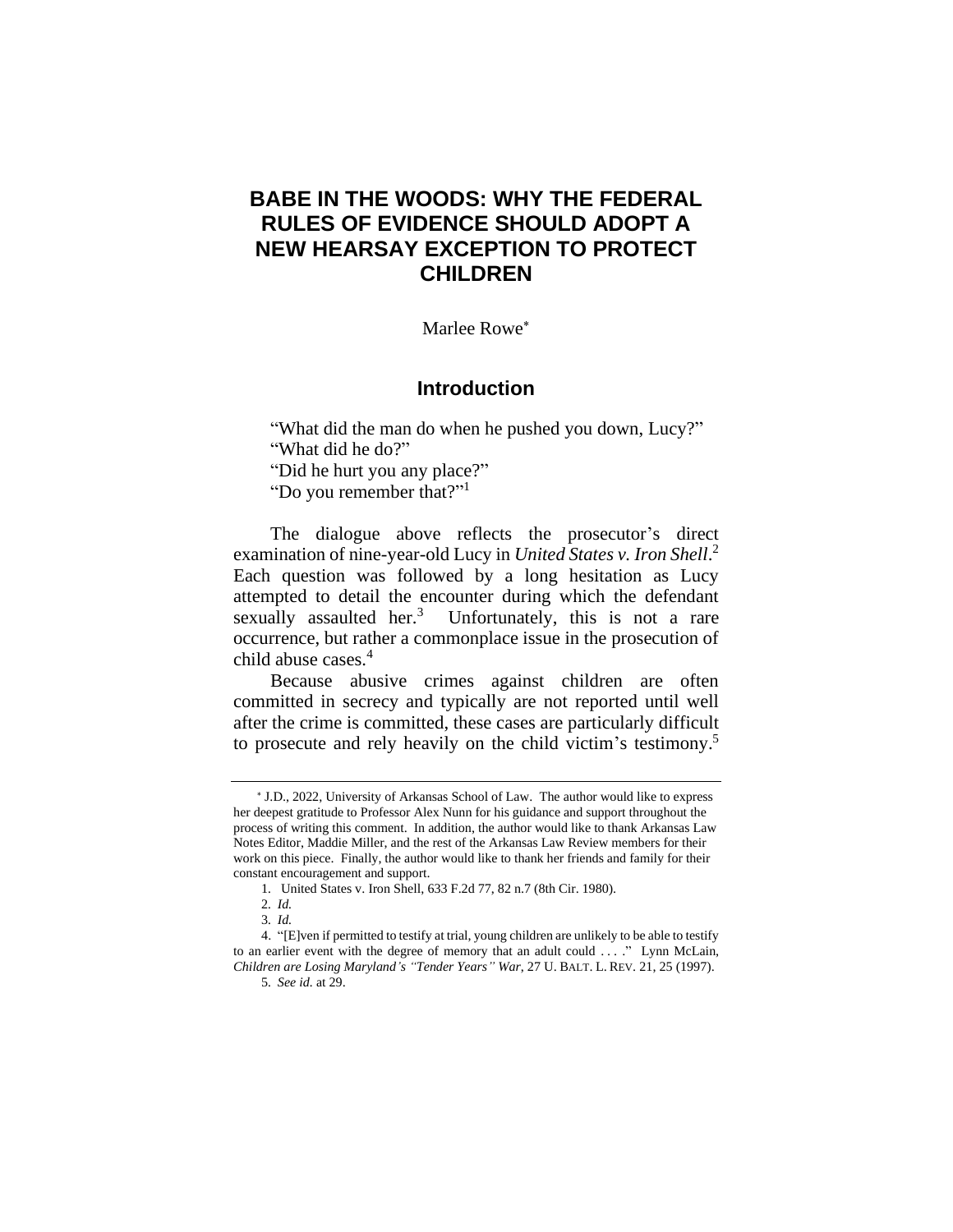While forcing an individual of any age to testify in front of their abuser is scarring, it can be especially traumatizing for young children.<sup>6</sup>

"Child abuse and neglect is a public health problem that affects millions of children and adults in the [United States]."7 Statistics suggest that "[a]bout 1 in every 4 girls and 1 in every 13 boys . . . experience sexual abuse at some time in their childhood." 8 In response to the pervasiveness of child abuse cases, many states have adopted hearsay exceptions to prevent children like Lucy from being forced to testify in front of their abusers.<sup>9</sup> Although these exceptions vary by state, they all seek to protect children by providing an alternative means to admissibility for child hearsay statements.<sup>10</sup> While 38 states have taken steps to protect children in this way, the Federal Rules of Evidence has failed to show the same initiative.<sup>11</sup> It is time to

8*. Facts for Families: Sexual Abuse*, AM. ACAD. OF CHILD & ADOLESCENT PSYCHIATRY (May 2020), [https://perma.cc/8FDB-9MG7] [hereinafter "AACAP"].

10*. See* Alison G. Geter, *Hearing the Unheard: Crafting a Hearsay Exception for Intellectually Disabled Individuals,* 87 MISS. L.J. 469, 475 (2018).

11. The Federal Rules of Evidence include two provisions for exceptions to the rule against hearsay, but neither of these provisions provides an exception for child hearsay specifically. *See* FED. R. EVID. 803 (providing a list of exceptions applicable regardless of

<sup>6.</sup> More specifically, "direct and cross-examination is a strong source of emotional stress" for child victims. Jennifer E. Rutherford, *Unspeakable!* Crawford v. Washington *and Its Effects on Child Victims of Sexual Assault*, 35 SW. U. L. REV. 137, 148 (2005). "Eileen Vizard, a child psychiatrist, has said, 'As an experienced expert witness, I can confirm that there is not the slightest chance of a traumati[z]ed sexually abused child surviving crossexamination by a[n] experienced [lawyer].'" *Id.* (quoting Rhona H. Flin, *Hearing and Testing Children's Evidence, in* CHILD VICTIMS, CHILD WITNESSES: UNDERSTANDING AND IMPROVING TESTIMONY 279, 291 (Gail S. Goodman & Bette L. Bottoms eds., 1993)).

<sup>7.</sup> Arpita Basu, Assessing Symptoms of Post-Traumatic Stress in Primary Caregivers of Sexually Abused Children (2008) (MPH Capstone, Univ. of Pa.) [https://perma.cc/36KM-R2KU].

<sup>9.</sup> The 38 U.S. states with some type of legislation governing a child's out-of-court statement include: Alabama, Alaska, Arizona, Arkansas, California, Colorado, Delaware, Florida, Georgia, Hawaii, Illinois, Indiana, Kansas, Kentucky, Louisiana, Maryland, Massachusetts, Minnesota, Mississippi, Missouri, Montana, Nevada, New Jersey, North Dakota, Ohio, Oklahoma, Oregon, Pennsylvania, Rhode Island, South Carolina, South Dakota, Tennessee, Texas, Utah, Vermont, Virginia, Washington, and Wisconsin. The 12 states without legislation governing child hearsay are: Connecticut, Idaho, Iowa, Maine, Michigan, Nebraska, North Carolina, New Hampshire, New Mexico, New York, West Virginia, and Wyoming. *See* NAT'LCTR. FOR PROSECUTION OF CHILD ABUSE, NAT'L DIST. ATT'Y ASS'N, RULES OF EVIDENCE OR STATUTES GOVERNING OUT OF COURT STATEMENTS OF CHILDREN 2-5 (2014), [https://perma.cc/VB6U-E4AX]; ARIZ. REV. STAT. ANN. § 8-237 (1999); HAW. REV. STAT. ANN. § 626-1, R. 804(b)(6) (West 2002); KAN. STAT. ANN. § 60-460(dd) (2021); KRE 804A (2018); LA. CHILD. CODE ANN. arts. 323(2)- (3) (2007) & 325 (1992).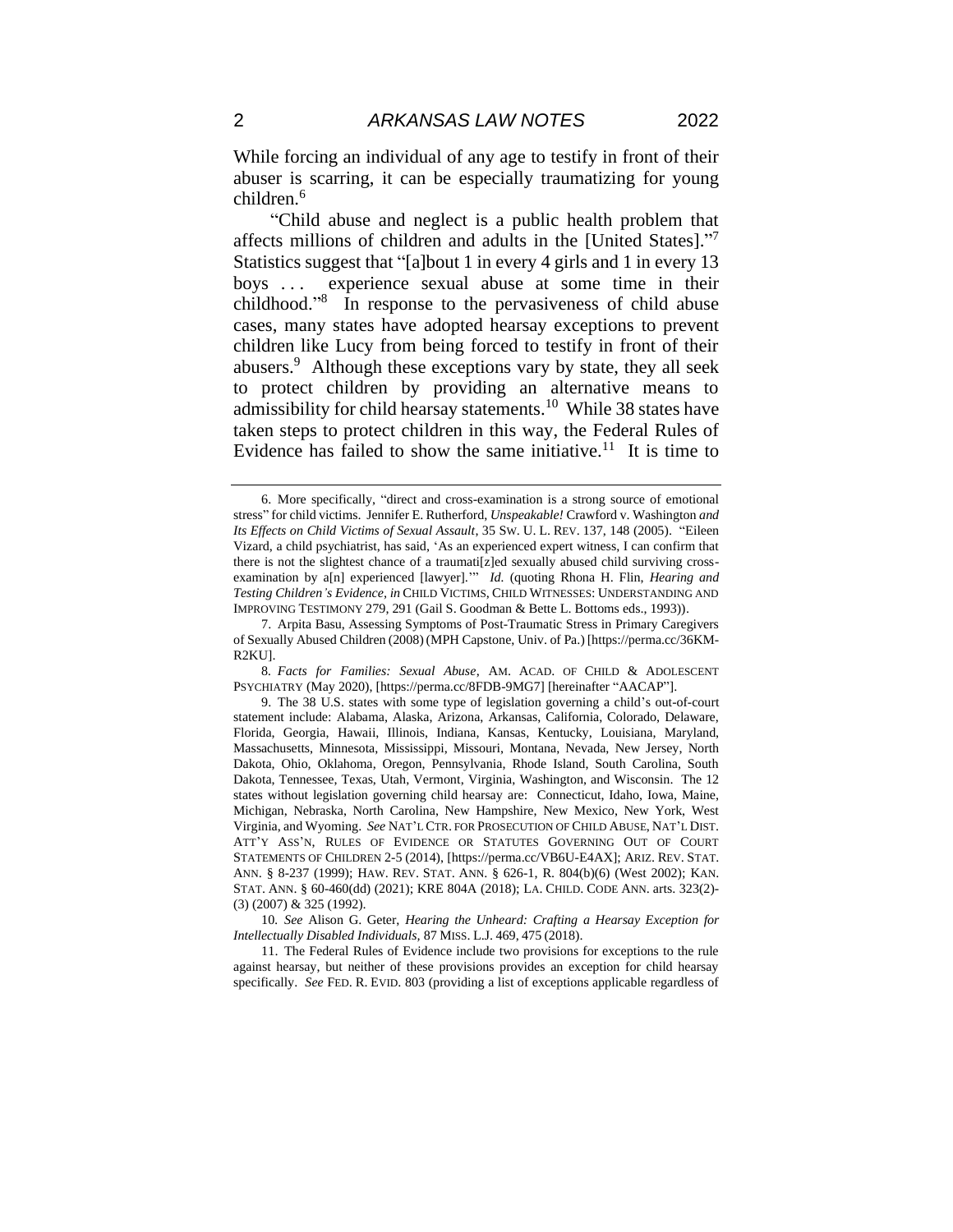enact similar legislation on a federal level, ensuring every child abuse victim is afforded the same protections under the law, regardless of which state they reside in.

First, Part I of this comment provides a general overview of the Rule Against Hearsay, its history, and its relationship to the Confrontation Clause of the Sixth Amendment. Part II discusses the Federal Rules of Evidence, underscoring the exceptions to the Rule Against Hearsay it currently provides. Part III addresses the need for a child hearsay exception, offering policy arguments in support of such an exception and highlighting state exceptions to child hearsay that currently exist. Finally, Part IV explains the proposed exception and briefly describes its connection to the Confrontation Clause.

#### **I. General Overview of Hearsay and the Confrontation Clause**

The concept of hearsay is arguably the most difficult evidentiary concept to understand within the rules of evidence at both the state and federal levels.<sup>12</sup> It is defined as "a statement" that: (1) the declarant does not make while testifying at the current trial or hearing; and (2) a party offers in evidence to prove the truth of the matter asserted in the statement."<sup>13</sup> **Said** differently, hearsay is an out-of-court statement used to prove the truth of the matter asserted.<sup>14</sup> To simplify the concept, it can be compared to a children's game of telephone in which information is being passed from one person to another. When a witness seeks to introduce a statement made to them by another person outside of the courtroom, and the testimony is used to prove the truth of that statement, it is considered hearsay.<sup>15</sup> As provided by the Federal Rules of Evidence, hearsay is generally inadmissible at trial, though subject to various exceptions.<sup>16</sup>

whether the declarant is available as a witness); *see also* FED. R. EVID. 804(b) (providing a list of exceptions applicable only when the declarant is unavailable as a witness).

<sup>12</sup>*. See* Richard A. Posner, *On Hearsay*, 84 FORDHAM L. REV. 1465, 1466-67 (2016). 13. FED. R. EVID. 801(c).

<sup>14</sup>*. See id.* 15*. See id.*

<sup>16.</sup> FED. R. EVID. 802.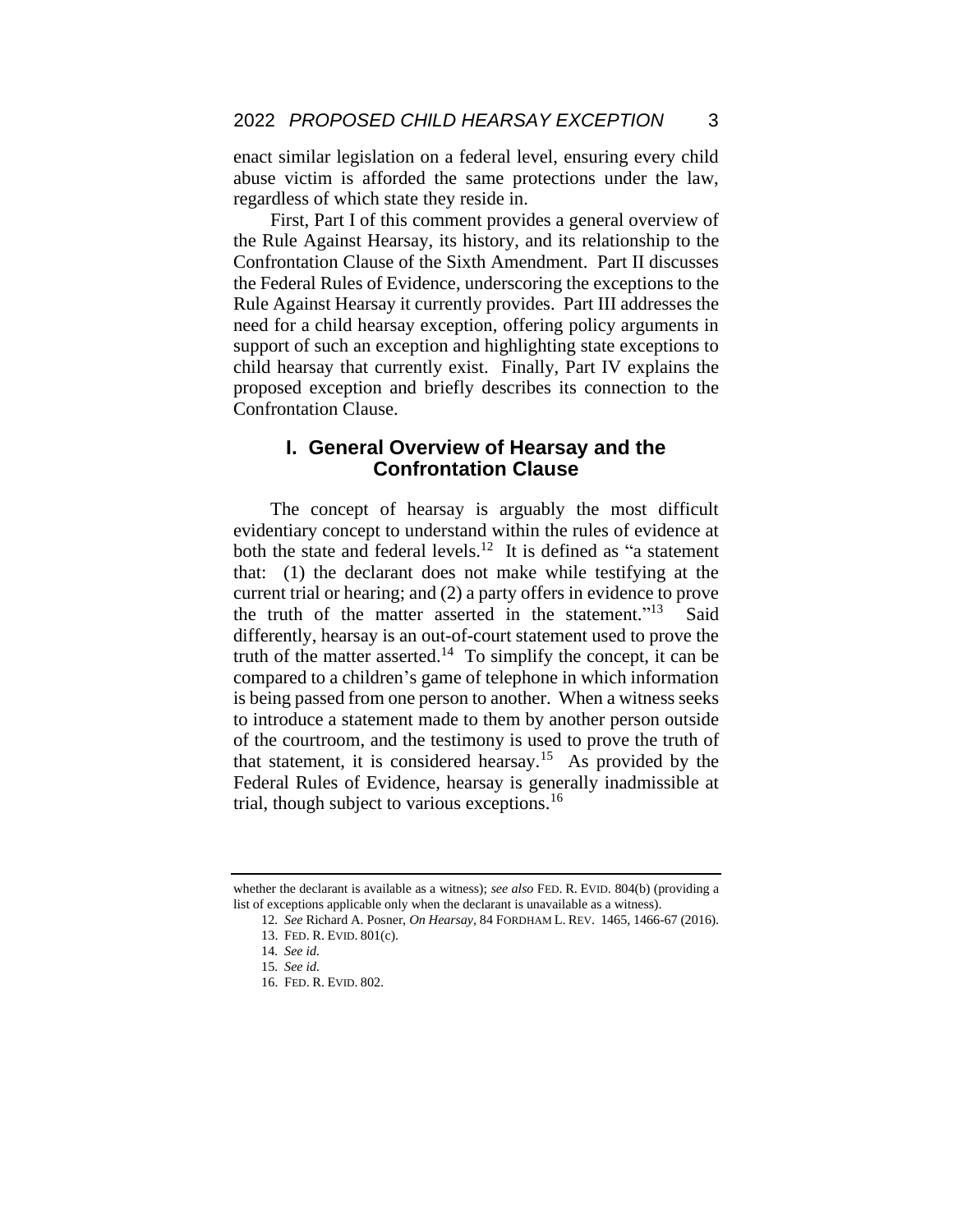The reasons for excluding hearsay at trial turn on a reliability analysis.<sup>17</sup> Hearsay is excluded for the same reason witnesses are placed under oath and an opposing party is given the opportunity to cross-examine the witness—to ensure the reliability of the witness's testimony.<sup>18</sup> If witnesses are permitted to provide hearsay testimony, the original declarant of the statement is not subjected to typical procedural safeguards such as: the oath, observation by the jury, and cross-examination by the opposing party.<sup>19</sup> Without these safeguards, the statement's reliability is brought into question.<sup>20</sup> Thus, while generally admitting hearsay would simplify the rules of evidence, it may also weaken the reliability of testimony. $^{21}$ 

There are situations in which courts are willing to relax this reliability analysis and permit hearsay testimony in light of other considerations.<sup>22</sup> This is why both state and federal rules of evidence include a list of hearsay exceptions.<sup>23</sup> In the civil context, a statement falling under one of these defined exceptions may be admitted with no further issues.<sup>24</sup> In the criminal context, however, the hearsay statement must overcome a second barrier to admissibility—the Confrontation Clause.<sup>25</sup>

The Confrontation Clause of the Sixth Amendment provides the accused the right to confront the witnesses against him in a criminal prosecution.<sup>26</sup> This clause often underlies objections to hearsay testimony admitted under the various exceptions because the statement was not subjected to the safeguards (such as observation and cross-examination) discussed above.<sup>27</sup> Accordingly, in criminal cases, courts are called to interpret the

<sup>17</sup>*. See* Roger Park, *A Subject Matter Approach to Hearsay Reform*, 86 MICH. L. REV. 51, 55 (1987).

<sup>18</sup>*. See id.* 

<sup>19</sup>*. See id.*

<sup>20</sup>*. See id.*

<sup>21.</sup> Geter, *supra* note 10, at 472.

<sup>22.</sup> Eileen A. Scallen, *Coping with* Crawford: *Confrontation of Children and Other Challenging Witnesses*, 35 WM. MITCHELL L. REV. 1558, 1559 (2009).

<sup>23.</sup> Geter, *supra* note 10, at 472.

<sup>24</sup>*. See* David Alan Sklansky, *Hearsay's Last Hurrah*, 2009 SUP. CT. REV. 1, 78, 80 (2009) ("Nowadays invocations of the Confrontation Clause are rejected out of hand in civil cases, no matter how high the stakes.").

<sup>25</sup>*. See id.* at 78-79; Geter, *supra* note 10, at 493.

<sup>26.</sup> U.S. CONST. amend. VI.

<sup>27</sup>*. See* Park, *supra* note 17, at 55.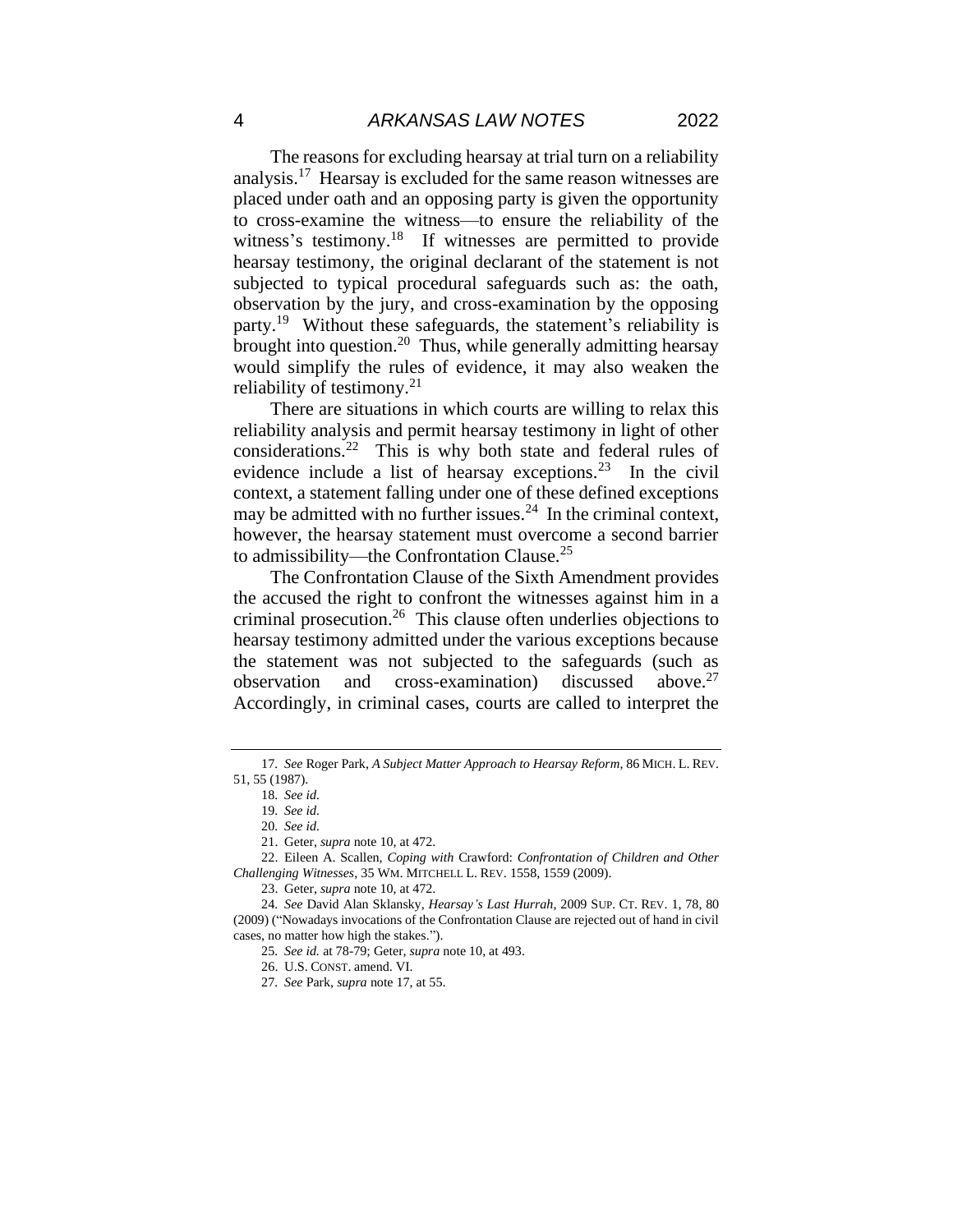admissibility of such statements under the Confrontation Clause.<sup>28</sup> This task presents great challenges, as the guidance provided by the Supreme Court is unclear and outdated.<sup>29</sup>

While many caveats present opportunities to craft a hearsay exception in a way that avoids implicating the Confrontation Clause, that is not the focus of this comment. However, it is worth noting that the argument presented in this comment would offer the Supreme Court an opportunity to reexamine the issue and provide clarity for lower courts assessing the admissibility of hearsay statements falling under such exceptions in the criminal context.

#### **II. Federal Rules of Evidence and Exceptions to the Rule Against Hearsay**

Almost 50 years ago, in 1975, President Ford signed the Federal Rules of Evidence into law.<sup>30</sup> The newly drafted set of rules endeavored to create a uniform system across all federal courts for admitting and excluding evidence in criminal and civil trials.<sup>31</sup> While the Federal Rules of Evidence only apply in federal courts, many states use the federal rules as a model for their own rules of evidence.<sup>32</sup> Section eight of the Federal Rules of Evidence addresses hearsay, establishing that its introduction is inadmissible absent an exception provided by the rules, by statute, or by other Supreme Court rules.<sup>33</sup> Section eight has been amended to add new rules twice since its adoption in 1975.<sup>34</sup> However, there have been no new rule additions to the hearsay

<sup>28</sup>*. Id.* at 93.

<sup>29</sup>*. See* Michael D. Cicchini & Vincent Rust, *Confrontation After* Crawford v. Washington: *Defining "Testimonial"*, 10 LEWIS & CLARK L. REV. 531, 533 (2006) ("The new Crawford framework . . . has done little to fulfill the intent of the Framers. Crawford's ineffectiveness is largely due to the Court's failure to define the term 'testimonial.'").

<sup>30.</sup> Jon R. Waltz, *The New Federal Rules of Evidence: An Overview*, 52 CHI.-KENT. L. REV. 346, 346 (1975).

<sup>31</sup>*. See id*. at 347.

<sup>32.</sup> Lauren Gailey, *"I'm Sorry" as Evidence? Why the Federal Rules of Evidence Should Include a New Specialized Relevance Rule to Protect Physicians*, 82 DEF. COUNS. J. 172, 173 (2015).

<sup>33</sup>*. See* FED. R. EVID. 802.

<sup>34.</sup> Eileen A. Scallen, *Analyzing "The Politics of [Evidence] Rulemaking"*, 53 HASTINGS L.J. 843, 855 (2002) (In 1997, Rule 801(d)(2) was amended, Rule 804(b)(6) was added, and Rule 807 was adopted to replace both Rules 803(24) and 804(b)(5). Rule 803(6) was amended in 2000).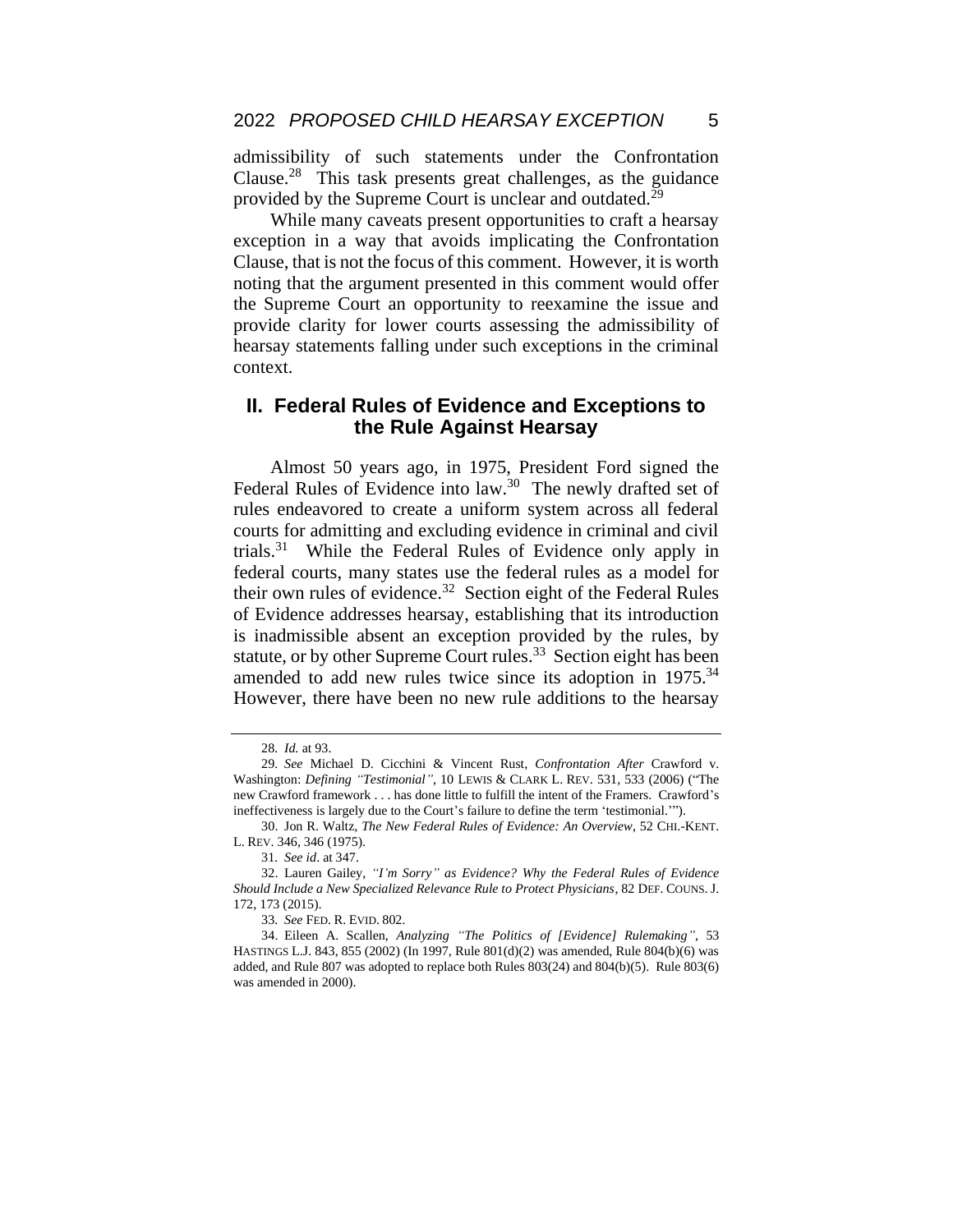section of the Federal Rules of Evidence in over 20 years.<sup>35</sup> As it stands today, there are 24 exceptions to the general prohibition against hearsay outlined in section eight, regardless of whether the declarant is available as a witness. <sup>36</sup> However, none of the exceptions specifically include protection for children.<sup>37</sup>

Federal Rule of Evidence 803 outlines exceptions to the rule against hearsay, regardless of whether the declarant is available as a witness. $38$  There are 23 exceptions carved out under this rule. $39$ These carveouts include things like: present sense impression; excited utterance; then-existing mental, emotional, or physical condition; statements made for medical diagnosis or treatment; and various other exceptions pertaining to things like records, certificates, and reputations.<sup>40</sup> Rule 804 establishes additional exceptions.<sup>41</sup> However, the exceptions contained in Rule 804 all require that the declarant be unavailable.<sup>42</sup>

Although the federal hearsay exceptions related to excited utterances and medical diagnoses can sometimes be used as a pathway to admissibility for child hearsay statements, that is rarely the case and is often very difficult to achieve.<sup>43</sup> In light of the overwhelming number of child abuse cases—and to follow the examples of the many states who have already created such

43. Jonathan Scher, *Out-of-Court Statements by Victims of Child Sexual Abuse to Multidisciplinary Teams: A Confrontation Clause Analysis,* 47 FAM. CT. REV. 167, 188 n.210 (2009).

<sup>35</sup>*. See id.*

<sup>36.</sup> FED. R. EVID. 803 & 807.

<sup>37</sup>*. See* FED. R. EVID 803 (providing a list of exceptions applicable regardless of whether the declarant is available as a witness); FED. R. EVID. 804(b) (providing a list of exceptions applicable only when the declarant is unavailable as a witness); FED. R. EVID. 807 (the residual exception).

<sup>38.</sup> FED. R. EVID. 803.

<sup>39</sup>*. Id.* (The 24th exception was moved to Rule 807).

<sup>40</sup>*. Id.*

<sup>41.</sup> FED. R. EVID. 804.

<sup>42</sup>*. See id.* (providing that "[a] declarant is considered to be unavailable as a witness if the declarant: (1) is exempted from testifying about the subject matter of the declarant's statement because the court rules that a privilege applies; (2) refuses to testify about the subject matter despite a court order to do so; (3) testifies to not remembering the subject matter; (4) cannot be present or testify at the trial or hearing because of death or a thenexisting infirmity, physical illness, or mental illness; or (5) is absent from the trial or hearing and the statement's proponent has not been able, by process or other reasonable means, to procure: (A) the declarant's attendance, in the case of a hearsay exception under Rule  $804(b)(1)$  or (6); or (B) the declarant's attendance or testimony, in the case of a hearsay exception under Rule  $804(b)(2)$ ,  $(3)$ , or  $(4)$ .").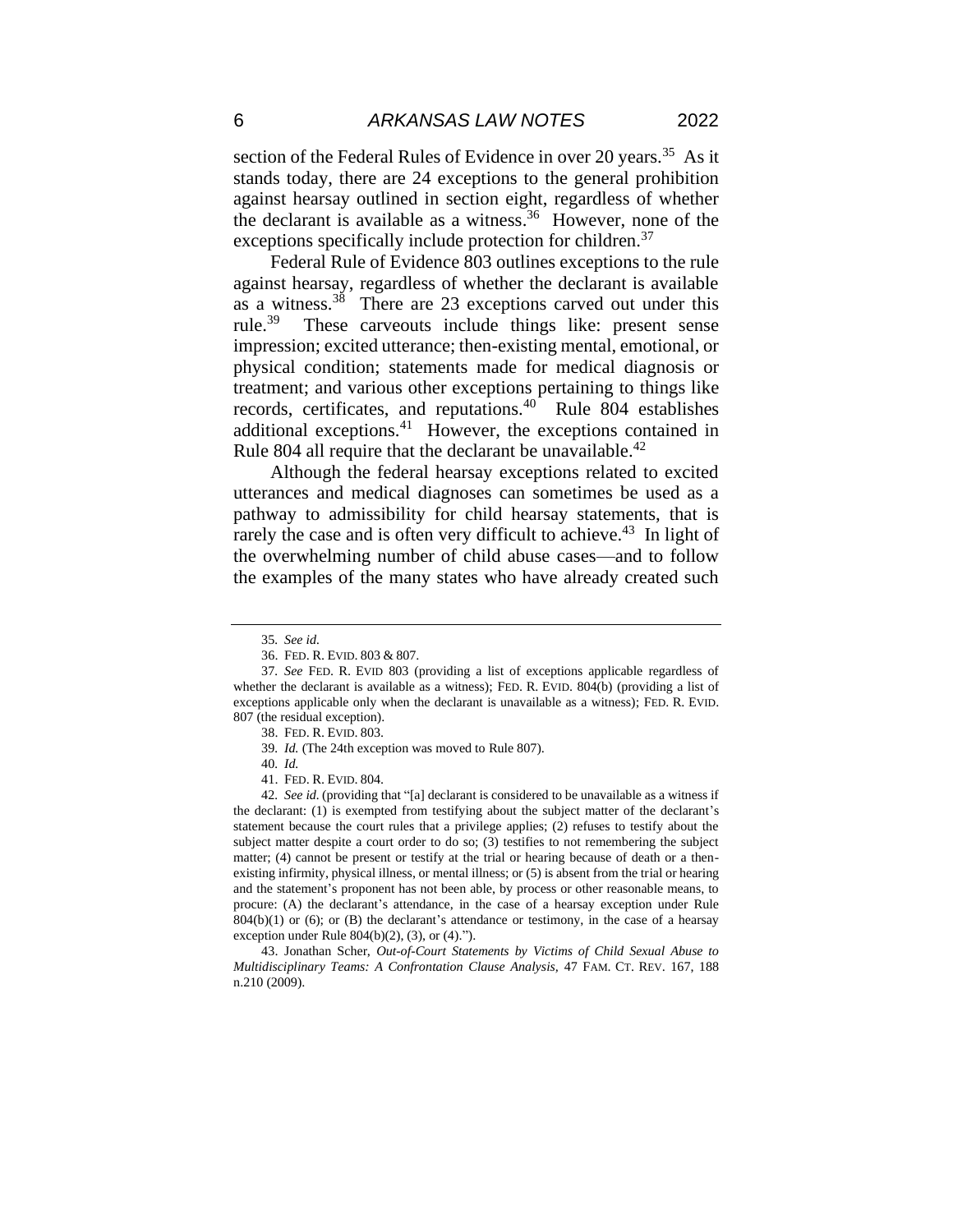an exception—the Federal Rules of Evidence should incorporate an exception for child hearsay.

#### **III. The Need for a Child Hearsay Exception**

The need for a child hearsay exception at the federal level is substantiated by the damaging effects abused children face after they are forced to testify at trial. While most states have some type of legislation governing child hearsay, the scope of these exceptions varies widely by state, leaving courts without a uniform approach to apply. $44$  Amending the Federal Rules of Evidence to include an exception for child hearsay would address the shortcomings of state exceptions, promote uniformity, and ensure that all child abuse victims in the United States are afforded the same protections under the law.

#### **A. Policy Justifications for New Child Hearsay Exception**

Millions of American children are affected by child abuse and neglect.<sup>45</sup> From 1976 to 1991, "the number of reported cases" of child sexual abuse in the United States . . . increased at a rate of approximately 2300%." <sup>46</sup> Today, about eight percent of males and twenty-five percent of females in the United States experience sexual abuse at some point in their childhood.<sup>47</sup> According to the American Academy of Child & Adolescent Psychiatry, "[c]hildren who experience sexual abuse and other 'adverse childhood experiences' (ACEs) such as physical abuse or neglect, have a higher chance of developing depression, posttraumatic stress disorder, drug addiction, and suicidal behaviors later in life."<sup>48</sup> Additionally, the economic burden

<sup>44</sup>*. See generally* NAT'L CTR. FOR PROSECUTION OF CHILD ABUSE, *supra* note 9.

<sup>45.</sup> Basu, *supra* note 7.

<sup>46.</sup> Dyane L. Noonan, *Where Do We Go from Here? A Modern Jurisdictional Analysis of Behavioral Expert Testimony in Child Sexual Abuse Prosecutions*, 38 SUFFOLK U. L. REV. 493, 493 (2005) (citing Lynn M. Marshall, Note, Hutton v. State: *Whose Rights are Paramount, the Defendant's or the Child Victim's?*, 27 U. BALT. L. REV. 291, 292 (1997)).

<sup>47</sup>*. See* AACAP, *supra* note 8.

<sup>48</sup>*. See id.*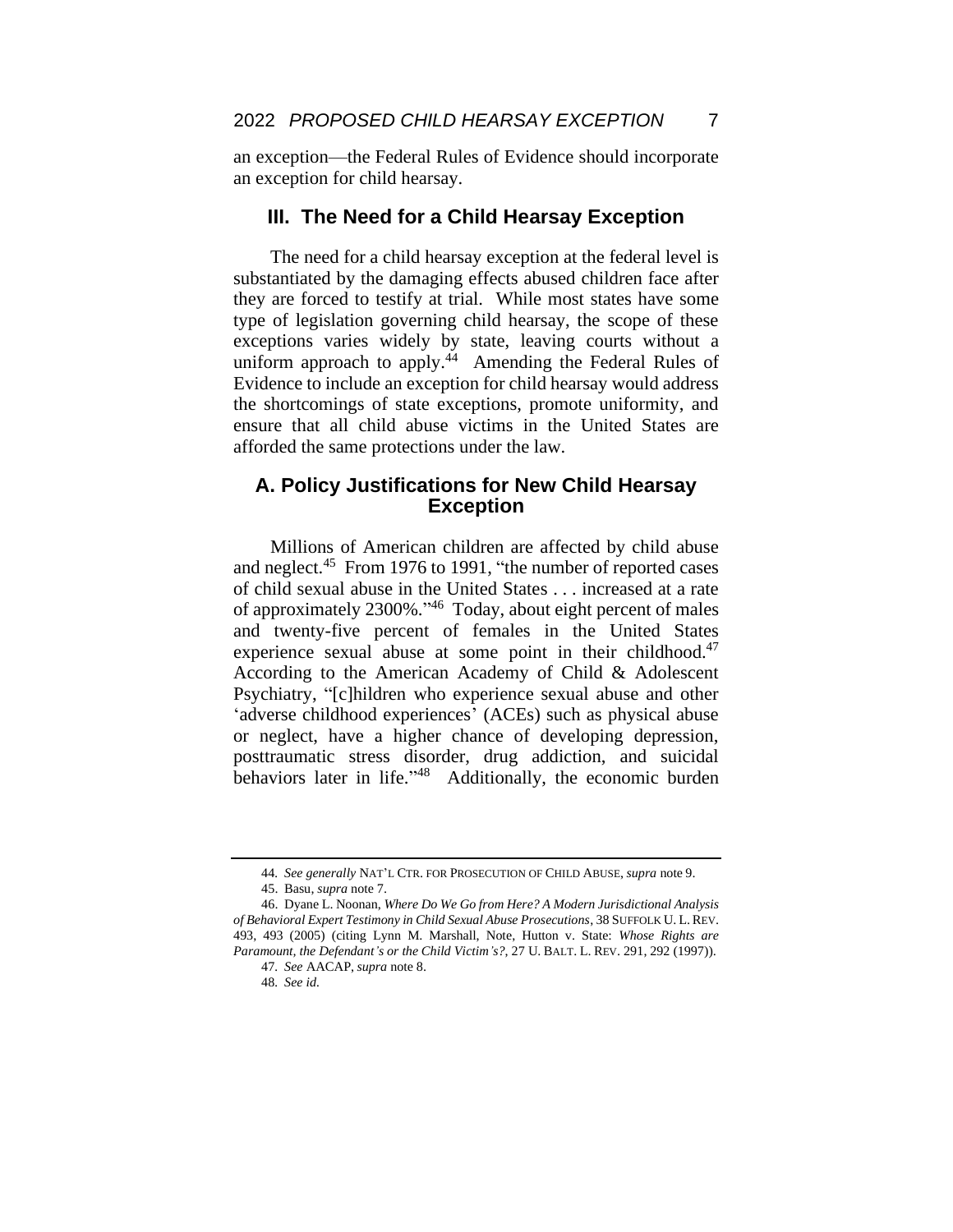imposed by child sexual abuse is "estimated to be at least \$9.3 billion[,]" though this is likely an underestimate.<sup>49</sup>

Convictions in child abuse cases are especially difficult to secure.<sup>50</sup> When a child is abused, particularly when they are *sexually* abused, the crime is almost always committed in secret.<sup>51</sup> And more often than not, the abuse is unfortunately committed by a family member or family friend, deterring the child from disclosing information about the abuse.<sup>52</sup> Furthermore, "there is typically no physical evidence" in cases that do not involve physical penetration. <sup>53</sup> Even where a child has been raped, the physical evidence will likely still expire "because children heal quickly and the crime is often reported well after it occurred."<sup>54</sup> Because of this, the outcome of the case usually relies heavily on the child victim's out-of-court statement.<sup>55</sup>

Children are already treated differently than adults in the courtroom. <sup>56</sup> The reliability of a child's testimony is often viewed much more skeptically due to concerns about "suggestibility, manipulation, coaching, or confusing fact with fantasy."<sup>57</sup> Moreover, children may not fully understand the meaning of an oath, are generally more susceptible to nerves, and are often unable or unwilling to remember the details of a crime.<sup>58</sup>

Furthermore, children may become further traumatized when they are forced to testify in court.<sup>59</sup> Small things such as

- 56*. See* Raeder, *supra* note 50, at 375.
- 57*. Id.*

<sup>49</sup>*. Fast Facts: Preventing Child Sexual Abuse*, CTRS. FOR DISEASE CONTROL & PREVENTION, [https://perma.cc/T2WQ-5CHM] (last visited Feb. 8, 2022). This figure is calculated using "the estimated lifetime cost per child that experiences abuse or neglect (including health care, special education, criminal justice costs) in a given area paid by public payers (for example, state government budget . . . ) and society . . . ." *Child Abuse and Neglect Prevention Program Cost Calculator*, CTRS. FOR DISEASE CONTROL & PREVENTION, [https://perma.cc/7GHH-2GJP] (last visited Feb. 8, 2022).

<sup>50.</sup> Myrna Raeder, *Remember the Ladies and the Children Too:* Crawford's *Impact on Domestic Violence and Child Abuse Cases*, 71 BROOK. L. REV. 311, 374-75 (2005).

<sup>51</sup>*. Id.*

<sup>52.</sup> The Rape, Abuse, and Incest National Network found that 93% of perpetrators in sexual abuse cases are known to the victim. *See Children and Teens: Statistics*, RAINN, [https://perma.cc/J8L8-VALM] (last visited Feb. 11, 2022).

<sup>53</sup>*. See* Raeder, *supra* note 50, at 375.

<sup>54</sup>*. Id.* at 374-75.

<sup>55.</sup> McLain, *supra* note 4, at 29.

<sup>58.</sup> Robert P. Mosteller, *Remaking Confrontation Clause and Hearsay Doctrine Under the Challenge of Child Sexual Abuse Prosecutions,* U. ILL. L. REV. 691, 769 (1993).

<sup>59</sup>*. See* Scher, *supra* note 43, at 170.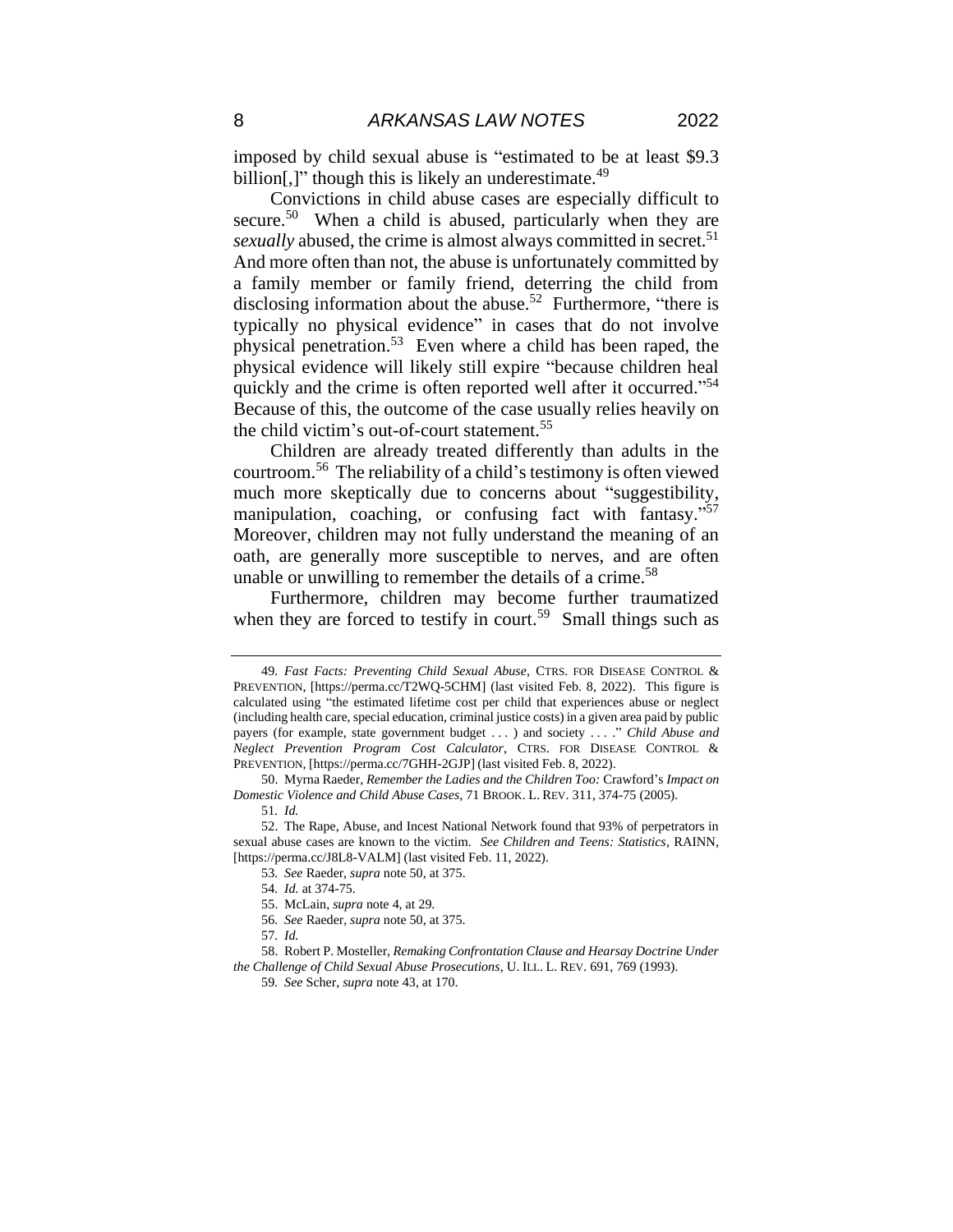the "dimensions of the room, the elevation of the judge, [and] the isolation of the witness box" can intimidate small children. $60$ Then, the child is asked to recount an embarrassing and terrifying experience, which "increase[s] the child's sense of stigma and cause[s] the child to feel more responsible for the events that followed disclosure."<sup>61</sup> Additionally, confrontation has been recognized as a "primary stress factor" for many child victims, making direct and cross-examination particularly scarring.<sup>62</sup> "[A] child psychiatrist . . . said 'As an experienced expert witness, I can confirm that there is not the slightest chance of a traumati[z]ed sexually abused child surviving cross-examination by a[n] experienced [lawyer]. That is not to be unduly critical of lawyers but simply to state plain common sense."<sup>63</sup>

When these factors are all combined with presenting the testimony in the presence of the defendant—"one of the most disturbing aspects of giving evidence"—children may become severely emotionally distressed.<sup>64</sup> At the seven-month mark in a study examining 218 sexual assault victims at various stages in the prosecutorial process, children who testified demonstrated "greater behavioral disturbance" than those who did not testify.<sup>65</sup> Of the testifying children, some reported that "the testimonial experience had significantly affected them," as their fear of the defendant had rendered them unable "to express themselves when

<sup>60.</sup> Rutherford, *supra* note 6, at 148 (quoting Rhona H. Flin, *Hearing and Testing Children's Evidence*, *in* CHILD VICTIMS, CHILD WITNESSES: UNDERSTANDING AND IMPROVING TESTIMONY, 279, 288 (Gail S. Goodman & Bette L. Bottoms eds., 1993)).

<sup>61</sup>*. See id.* at 146 (quoting Desmond K. Runyan, *The Emotional Impact of Societal Intervention into Child Abuse*, *in* CHILD VICTIMS, CHILD WITNESSES: UNDERSTANDING AND IMPROVING TESTIMONY, 263, 270 (Gail S. Goodman & Bette L. Bottoms eds., 1993)).

<sup>62</sup>*. See id.* at 148 (quoting Rhona H. Flin, *Hearing and Testing Children's Evidence*, *in* CHILD VICTIMS, CHILD WITNESSES: UNDERSTANDING AND IMPROVING TESTIMONY, 279, 289 (Gail S. Goodman & Bette L. Bottoms eds., 1993)).

<sup>63</sup>*. See id.* (quoting Rhona H. Flin, *Hearing and Testing Children's Evidence*, *in* CHILD VICTIMS, CHILD WITNESSES: UNDERSTANDING AND IMPROVING TESTIMONY, 279, 291 (Gail S. Goodman & Bette L. Bottoms eds., 1993)).

<sup>64</sup>*. See id.* (quoting Rhona H. Flin, *Hearing and Testing Children's Evidence*, *in* CHILD VICTIMS, CHILD WITNESSES: UNDERSTANDING AND IMPROVING TESTIMONY, 279, 289 (Gail S. Goodman & Bette L. Bottoms eds., 1993)).

<sup>65.</sup> Rutherford, *supra* note 6, at 147 (citing Gail S. Goodman et al., *Testifying in Criminal Court: Emotional Effects on Child Sexual Assault Victims*, 57 MONOGRAPHS SOC'Y FOR RSCH. CHILD DEV., no. 5, at v (1992)).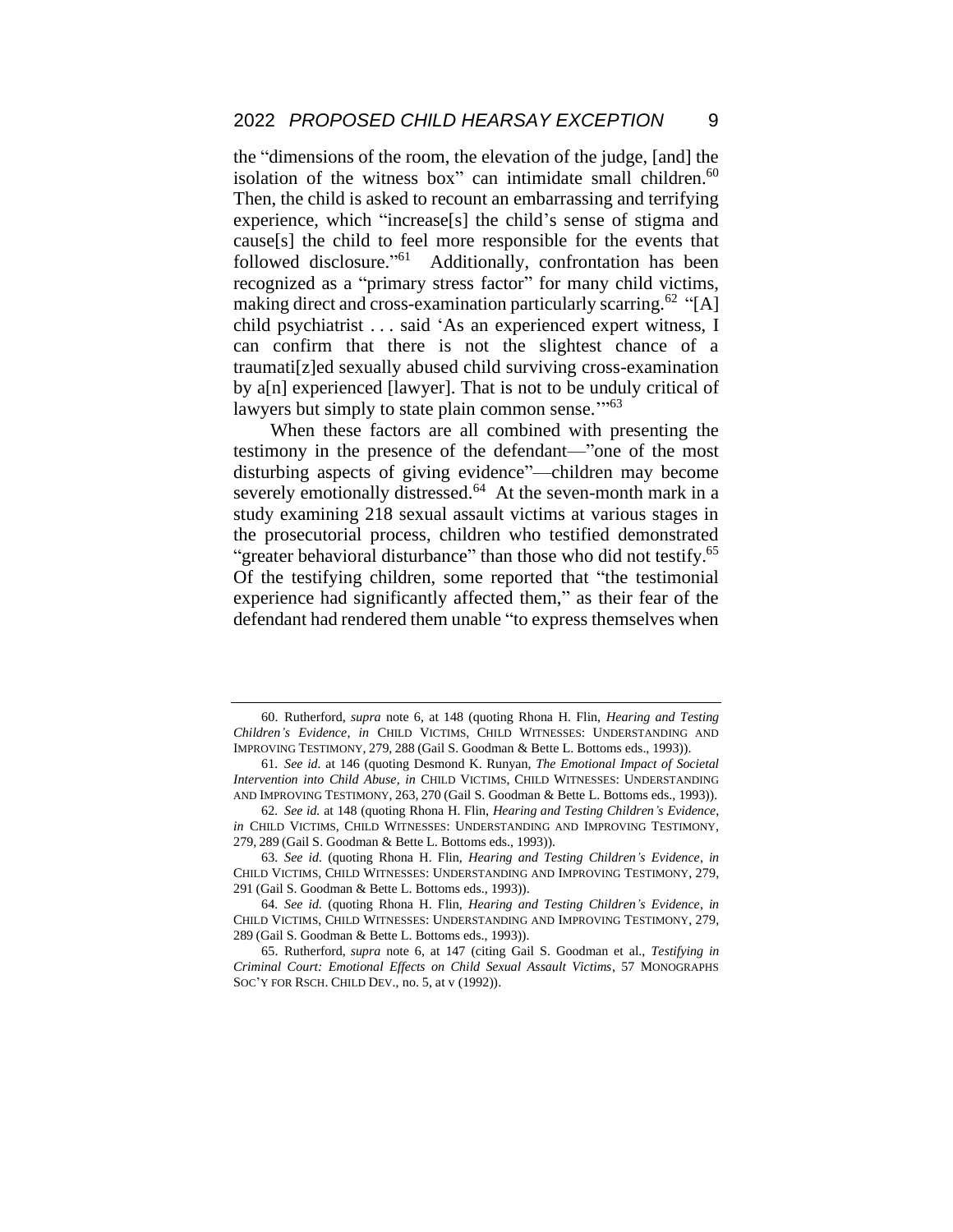answering questions." <sup>66</sup> It is for these reasons that requiring a child to testify should be prevented at all costs.

# **B. State Hearsay Exceptions**

Many states have implemented hearsay exceptions in their rules of evidence aiming to protect vulnerable persons, with the most notable exception being the tender years exception.<sup>67</sup> In some jurisdictions, this exception to the hearsay rule allows the use of an out-of-court statement by a young child in an abuse or neglect case if the time, content, and circumstances of the statement provide sufficient indications of reliability, with the majority of these jurisdictions establishing, "the exception only applies if the child either testifies or is unavailable [as a witness] and there is corroborating evidence of the statement." 68

Exceptions like these have become increasingly more prevalent over the years, presumably in response to the staggering number of child abuse cases across the United States.<sup>69</sup> However, the exceptions vary by state in both the elements they require, the individuals they protect, and the ways in which they are codified. For example, some states codify the exception into their state rules of evidence, while others codify it into the rules governing criminal procedure or enact a statute for child hearsay specifically.<sup>70</sup>

The states also differ in the age they require for a child to qualify for the exception. Arkansas, Michigan, and Nevada require that the child is under ten years of age, while Minnesota

70. Arkansas, California, Kentucky, Mississippi, New Jersey, North Dakota, Ohio, Oregon, and Vermont all have child hearsay exceptions codified in their respective states' rules of evidence, whereas twenty-five additional states have hearsay exceptions codified in some other statutory form, such as their rules of criminal procedure. *See* NAT'L CTR. FOR PROSECUTION OF CHILD ABUSE, *supra* note 9; ARIZ. REV. STAT. ANN. § 8-237 (1999); HAW. REV. STAT. ANN. § 626-1(b)(6), R. 804 (West 2002); KAN. STAT. ANN. § 60-460(dd) (West 2021); KRE 804A (2018); LA. CHILD. CODE ANN. art. 325 (1992). For more information on state exceptions protecting vulnerable persons *other* than children, *see generally* Geter, *supra* note 10.

<sup>66</sup>*. See id.* 

<sup>67.</sup> Geter, *supra* note 10, at 475.

<sup>68</sup>*. Id.*

<sup>69</sup>*. See id.* at 475-476; *see also Child Abuse Statistics*, CHILD HELP [https://perma.cc/5SSR-6DZC] (last accessed June 1, 2022) (On average, the U.S. loses "5 children every day to child abuse and neglect" with state agencies identifying "over 656,000 victims of child maltreatment" in 2019 alone.).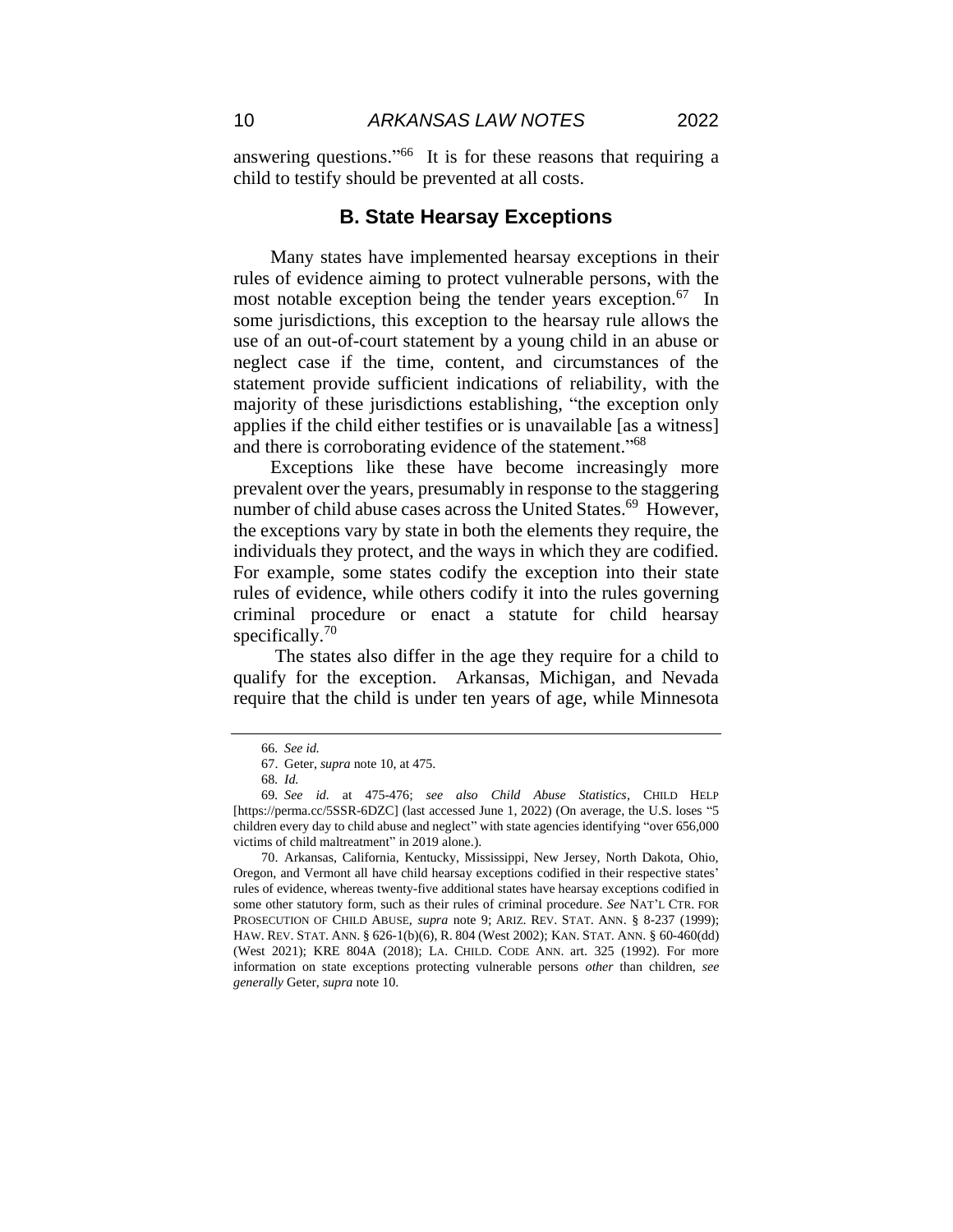only requires that the victim is a minor.<sup>71</sup> North Dakota, Oregon, and Ohio all require that the statement is made by a child twelve years of age or less.<sup>72</sup> In Illinois and Maryland, the requirement is thirteen years of age or less, while the age is set at fourteen years or less in Texas and Utah. <sup>73</sup> Florida, Hawaii, and Georgia all provide an exception for individuals sixteen years of age or less, while Mississippi simply states that the proponent of the statement must be of "tender years."<sup>74</sup> Because the states are so incongruous regarding at what age their "tender years" exceptions apply, a federal child hearsay exception is necessary to resolve this inconsistency.

Although almost all state exceptions require the court to conduct a hearing outside the presence of the jury to determine the statement's validity, but the states differ in how they articulate that validity. Some states require "an indicia of reliability" while others require "sufficient guarantees of trustworthiness."<sup>75</sup> Furthermore, several states require that the declarant either be available to testify, or that the declarant is unavailable to testify and there is corroborating evidence of the alleged abuse.<sup>76</sup> Some states, like Oregon, Ohio, and Michigan, take this a step further and require that additional elements be met.<sup>77</sup>

For example, Oregon requires that the statement's proponent disclose "the particulars of the statement no later than 15 days before trial," and Ohio requires that "the child's testimony is not

<sup>71.</sup> ARK. R. EVID. 803(25) (1992); MICH. R. EVID. 803A (1991); NEV. REV. STAT. § 51.385 (West 2001); MINN. STAT. ANN. § 595.02(n) (West 2020).

<sup>72.</sup> N.D. R. EVID. 803(24) (2019); OR. REV. STAT. ANN. § 40.460(18a)(a)-(b) (West 2018); OHIO R. EVID. 807(A) (2018).

<sup>73.</sup> 725 ILL. COMP. STAT. ANN. 5/115-10 (West 2017); MD. CODE ANN., CRIM. PROC. § 11-304 (2017); TEX. CODE CRIM. PROC. ANN. art. 7B.004 (West 2021); UTAH R. CRIM. P. 15.5 (2008).

<sup>74.</sup> FLA. STAT. ANN. § 90.803(23) (West 2014); HAW. REV. STAT. ANN. § 626-1(b)(6), R. 804 (West 2002); GA. CODE ANN. § 24-8-820 (2019); MISS. R. EVID. 803(25) (2020).

<sup>75.</sup> Arkansas, Nevada, North Dakota, Ohio, and Hawaii all require that the court determine the statement is "trustworthy," while Mississippi, Illinois, and Oregon provide that the statement possess "indicia of reliability." *See* ARK. R. EVID. 803(25) (1992); NEV. REV. STAT. § 51.385 (West 2001); N.D. R. EVID. 803(24) (2019); OHIO R. EVID. 807(A)(1) (2018); HAW. REV. STAT. ANN. § 626-1(b)(6), R. 804 (West 2020); MISS. R. EVID. 803(25) (2020); 725 ILL. COMP. STAT. ANN. 5/115-10 (West 2017); OR. REV. STAT. ANN. § 40.460(18a)(a)-(b) (West 2018).

<sup>76</sup>*. See* FLA. STAT. ANN. § 90.803(23) (West 2014); MISS. R. EVID. 803(25) (2020); N.D. R. EVID. 803(24) (2019); 725 ILL. COMP. STAT. ANN. 5/115-10 (West 2017).

<sup>77</sup>*. See* OR.REV. STAT. ANN. § 40.460(18a)(a)-(b) (West 2018); OHIO R. EVID. 807(A) (2018); MICH. R. EVID. 803A (1991).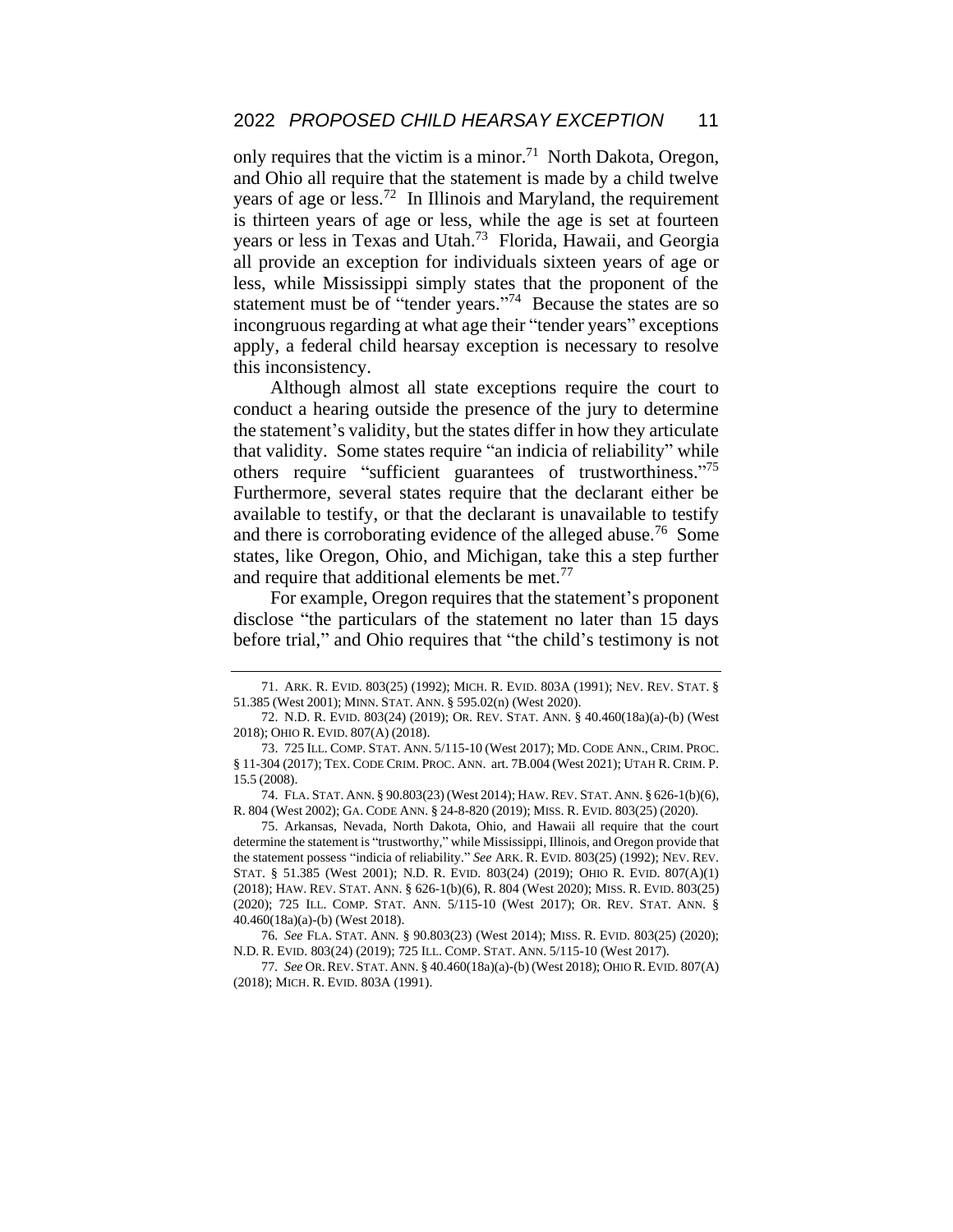reasonably obtainable by the proponent of the statement[.] $^{378}$ Michigan requires that "the statement is shown to have been spontaneous and without indication of manufacture;" that the declarant either made the statement immediately after the abuse or any delay was "excusable as having been caused by fear or other equally effective circumstance;" and that only the first corroborative statement made by the proponent is admitted, if more than one statement was made.<sup>79</sup> A few states will not allow such hearsay to be admitted at all unless the declarant is subjected to cross-examination.<sup>80</sup>

Additionally, several states have particularly specific requirements.<sup>81</sup> The analysis conducted by Arkansas, North Dakota, and Michigan turns on the *type* of crime, admitting only those statements concerning *sexual* abuse.<sup>82</sup> Minnesota codifies an exception focusing on *who* the statement was made to, allowing medical personnel, therapists, and social workers to testify relating to the abuse or neglect of a minor if there is a reasonable likelihood the information will prove material and the public interest in obtaining the information outweighs any harm to the patient-health professional relationship.<sup>83</sup>

Illinois and Hawaii require either the court or the jury to consider specific factors.<sup>84</sup> Illinois admits hearsay statements regarding abuse only if the child victim makes the statement within three months of the offense or prior to turning thirteen, and the jury is instructed to determine the credibility considering

<sup>78.</sup> OR. REV. STAT. ANN. § 40.460(18a)(b) (West 2018); OHIO R. EVID. 807(A)(2) (2018).

<sup>79.</sup> MICH. R. EVID. 803A (1991).

<sup>80</sup>*. See, e.g.*, GA. CODE ANN. § 24-8-820 (West 2019) (providing that child hearsay will be admitted only if made by a child under 16 years of age and the "person to whom the child made such statement is subject to cross-examination regarding the out-of-court statements").

<sup>81</sup>*. See* ARK. R. EVID. 803(25) (1992); N.D. R. EVID. 803(24) (2019); MICH. R. EVID. 803A (1991); MINN. STAT. ANN. § 595.02(2)(b) (West 2020); 725 ILL. COMP. STAT. ANN. 5/115-10 (West 2017); HAW. REV. STAT. ANN. § 626-1, R. 804 (West 2002); UTAH R. CRIM. P. 15.5 (2008); ALASKA R. EVID. 801(d)(3) (2014); FLA. STAT. ANN. § 90.803(23) (West 2014).

<sup>82</sup>*. See* ARK. R. EVID. 803(25) (1992); N.D. R. EVID. 803(24) (2019); MICH. R. EVID. 803A (1991).

<sup>83.</sup> MINN. STAT. ANN. § 595.02 (West 2020).

<sup>84</sup>*. See* 725 ILL. COMP. STAT. ANN. 5/115-10(c) (West 2017); HAW. REV. STAT. ANN. § 626-1(6), R. 804 (West 2002).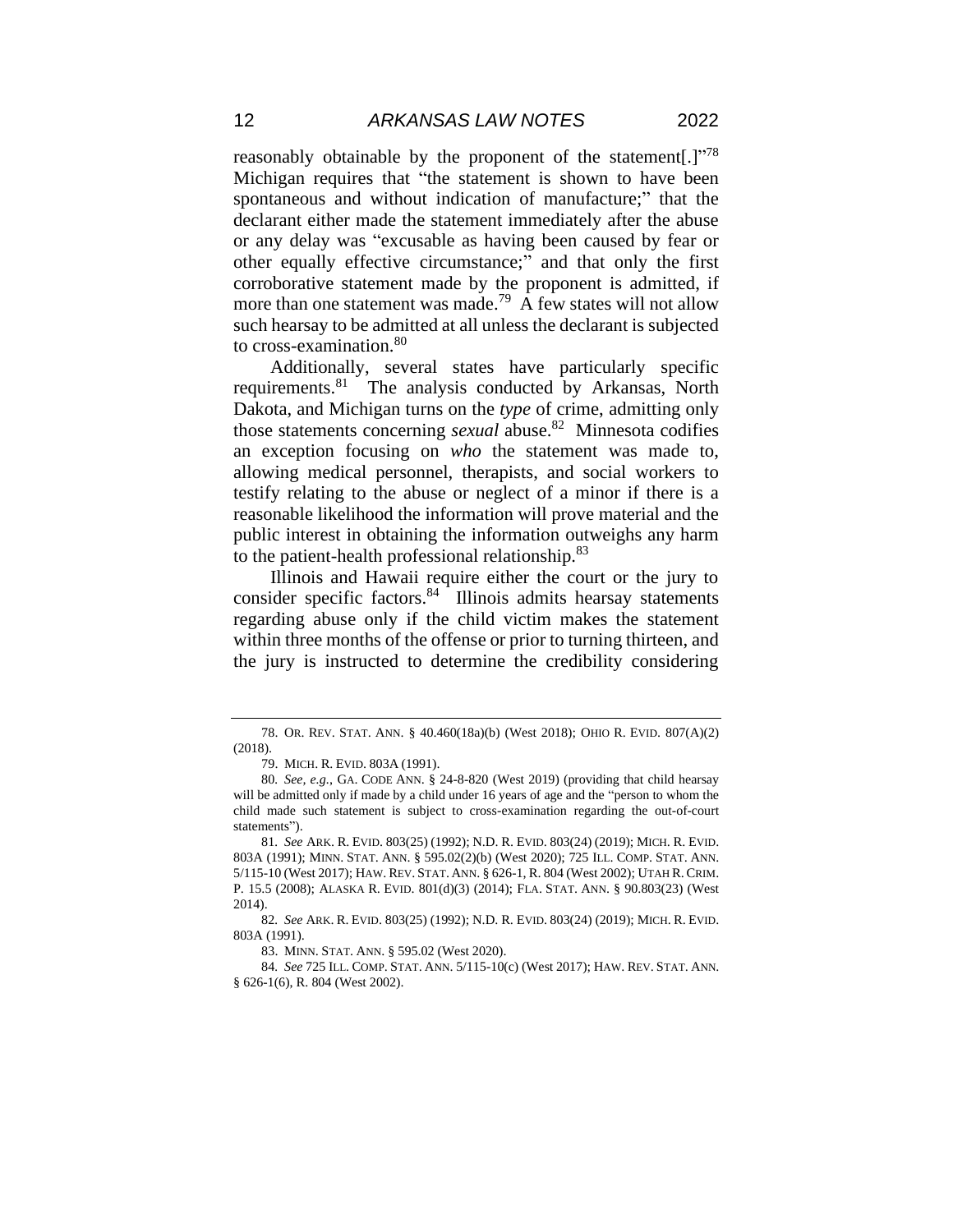factors such as the age and maturity of the child.<sup>85</sup> Hawaii courts consider various factors such as whether the statement was recorded.<sup>86</sup> Utah allows child hearsay statements into evidence *only* if they were previously recorded, and Alaska provides that a previously recorded statement is not hearsay at all when the child is available for cross-examination.<sup>87</sup> Moreover, Florida and Illinois extend their hearsay exception to the intellectually disabled.<sup>88</sup> While the states approach the hearsay exceptions in different ways, they all serve the same objective—protecting society's most vulnerable individuals.

## **C. The Need to Amend the Federal Rules of Evidence for a Child Hearsay Exception**

As demonstrated above, states are incredibly inconsistent in the application of their child hearsay exceptions.<sup>89</sup> Additionally, some of these exceptions are insufficient, as they require a long list of requirements to be met before a child's statement qualifies for the exception.<sup>90</sup> Therefore, the Federal Rules of Evidence should amend its rules and implement a federal exception for child hearsay.

Although states are not forced to adopt the Federal Rules of Evidence and are free to depart from them when enacting their own evidence rules at the state level, many states do model their rules after the Federal Rules of Evidence.<sup>91</sup> Should Congress choose to amend the federal rules to enact a child hearsay exception, many states would likely adopt the additional exception at the state level. Even if a state declined to adopt such an exception, the federal rules will govern in most cases, deeming evidence admissible that would otherwise be inadmissible under state law.<sup>92</sup> Regardless, this would help create a uniform way of

<sup>85.</sup> 725 ILL. COMP. STAT. ANN. 5/115-10(b)(3), (c).

<sup>86.</sup> HAW. REV. STAT. ANN. § 626-1(6), R. 804.

<sup>87.</sup> UTAH R. CRIM. P. 15-5(a) (2008); ALASKA R. EVID. 801(d)(3)(B) (2014).

<sup>88.</sup> FLA. STAT. ANN. § 90.803(24) (West 2014); 725 ILL. COMP. STAT. ANN. 5/115- 10(a).

<sup>89</sup>*. See supra* notes 67-88 and accompanying text.

<sup>90.</sup> MICH. R. EVID. 803A (1991).

<sup>91</sup>*. See* Gailey, *supra* note 32, at 173.

<sup>92</sup>*. See* United States v. Van Metre, 150 F.3d 339, 347 (4th Cir. 1998) ("[E]vidence admissible under federal law cannot be excluded because it would be inadmissible under state law.") (quoting United States v. Clyburn, 24 F.3d 613, 616 (4th Cir. 1994)); *see also*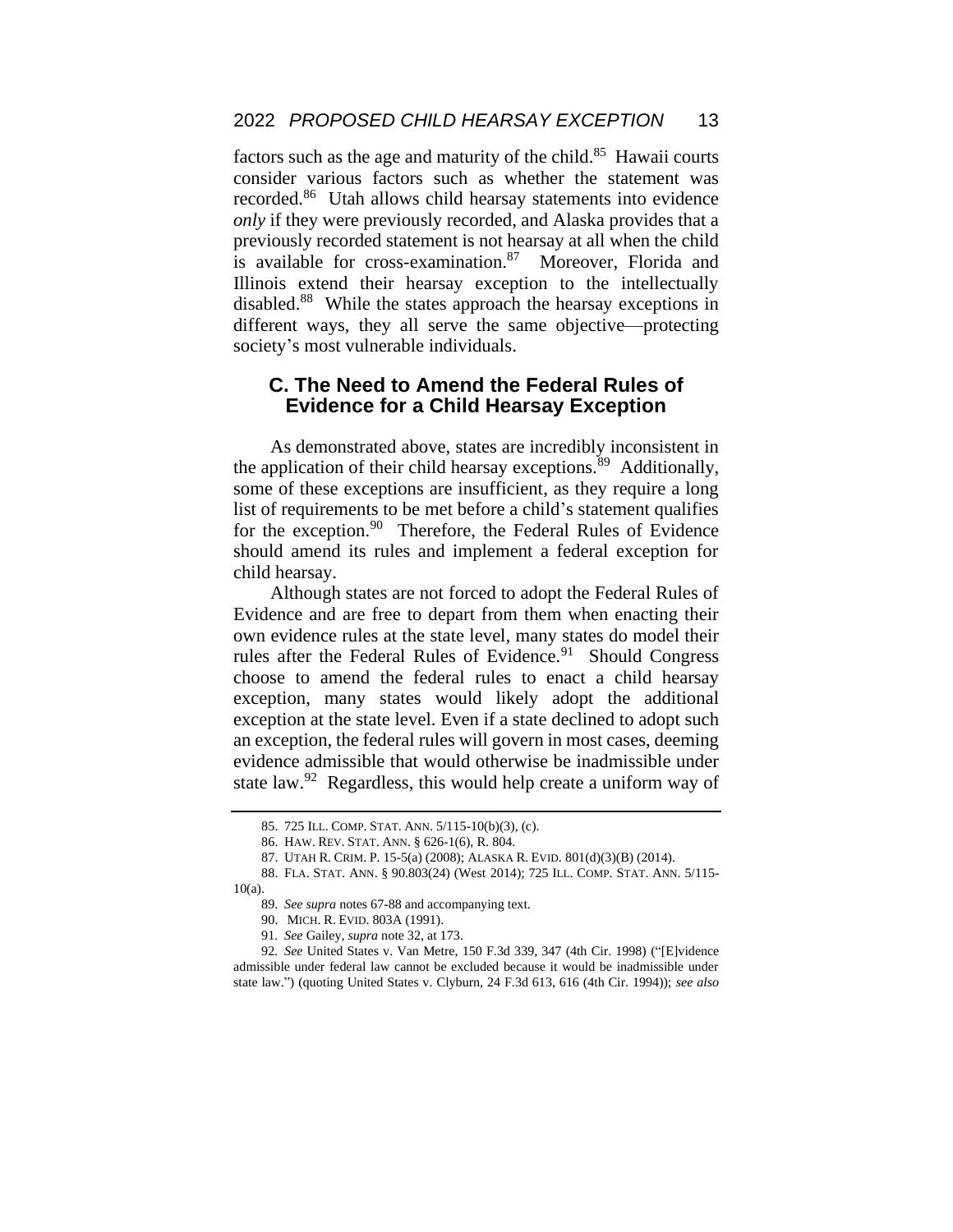applying child hearsay exceptions across all jurisdictions, ensuring that no child is subjected to a more vigorous trial process simply due to the location in which they live. Furthermore, codifying a child hearsay exception at the federal level would demonstrate Congress's firm resolve to protect children.

Amending the Federal Rules of Evidence to include an exception for child hearsay is also consistent with the rationale for the other exceptions currently provided in the rules of evidence. Although a child hearsay exception does not share the same entrenchment as other exceptions, such as dying declarations and excited utterances, it does find support under a reliability analysis. Psychologists have found that "the majority of children have the capacity to recall accurate and relevant information."<sup>93</sup> While age, the complexity of the details, and delay may all play into the child's ability to recall an event, studies have found that by age three, children can generally recall personally significant details quite well.<sup>94</sup>

These studies also reveal that children are more likely to withhold details or give inaccurate information in instances where they feel they are in trouble or where they feel embarrassed by an event.<sup>95</sup> Allowing children to disclose these statements to an objective third party who can then relay the statements to the court furthers the reliability objective that hearsay exceptions are designed to achieve.<sup>96</sup> Further, children are much more apt to provide honest answers to a professional asking non-biased and non-leading questions in a private setting than they are to an attorney in an intimidating setting, such as in a courtroom in front

Stoots v. Werner Co., No. Civ.A. 7:04CV00531, 2005 WL 3547122, at \*4 (W.D. Va. 2005) ("application of the federal rule of evidence, although beyond argument procedural, may encroach upon a State's substantive law") (quoting Hottle v. Beech Aircraft Corp., 47 F.3d 106, 110 (4th Cir. 1995)).

<sup>93.</sup> John E.B. Myers et al., *Hearsay Exceptions: Adjusting the Ratio of Intuition to Psychological Science*, 65 L. & CONTEMP. PROBS. 3, 22 (2002).

<sup>94</sup>*. Id.* 

<sup>95</sup>*. Id.* at 40.

<sup>96.</sup> This would likely present an issue as to who this third party should be. While Congress may choose to leave this up to the states' discretion, it could also include a comment providing guidance on this issue. Should it choose to do so, scholarship and empirical data suggest that forensic interviewers would be best suited for this position. Because forensic interviewers are trained to avoid asking leading questions, placing these individuals in this position would help to negate the suggestibility concerns surrounding child hearsay statements. *See* OFFICE OF JUSTICE PROGRAMS, DOJ, CHILD FORENSIC INTERVIEWING: BEST PRACTICES (Sept. 2015).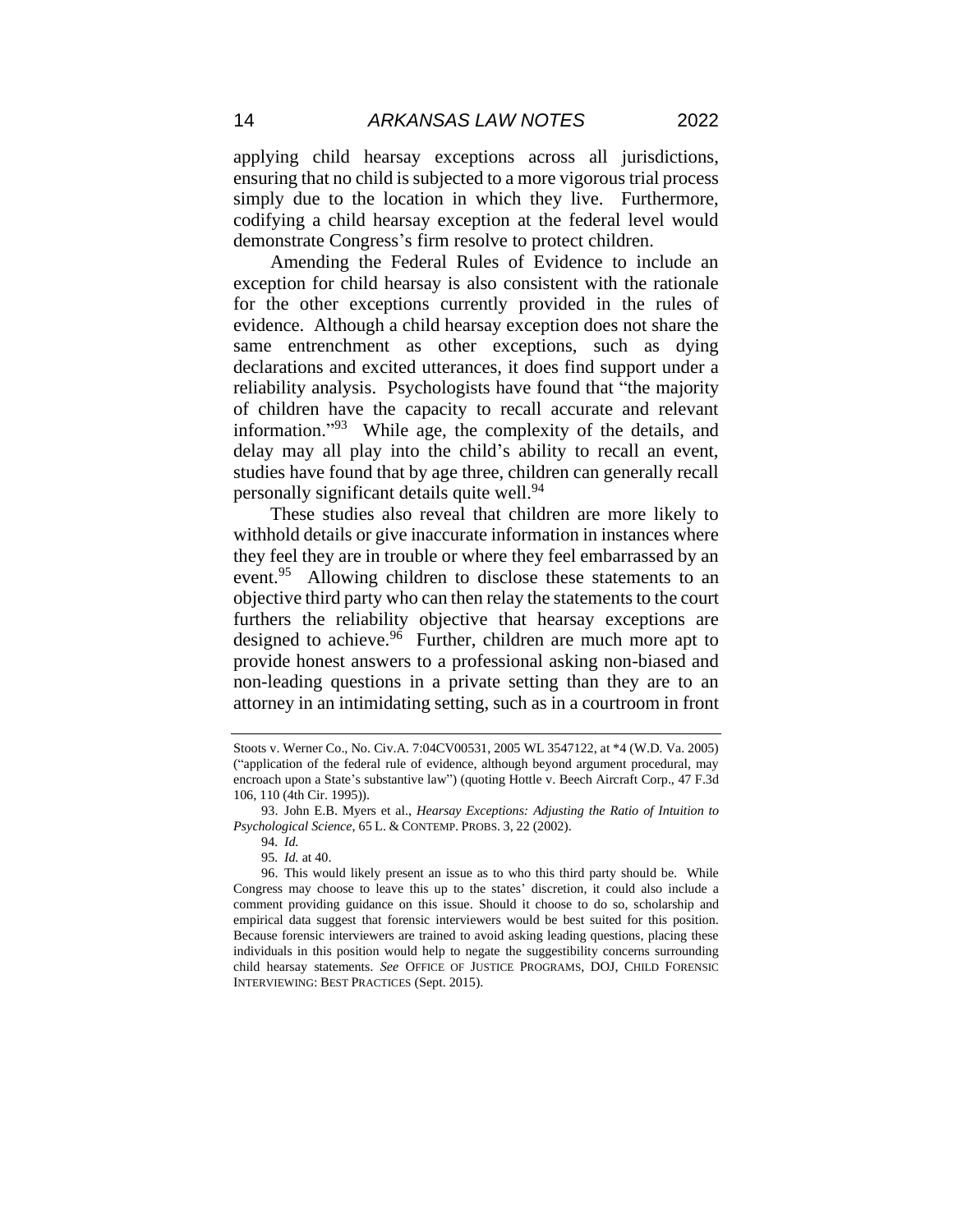of their abuser. The time is long overdue for Congress to recognize the need for a new exception and follow the states in their initiative to provide a child hearsay exception.

## **IV. Proposed Exception and the Confrontation Clause**

Congress should amend the Federal Rules of Evidence to provide a new exception for child abuse victims under Rule 803: Exceptions to the Rule Against Hearsay—Regardless of Whether the Declarant is Available as a Witness.<sup>97</sup> This exception should provide that an out-of-court statement made by a child twelve years of age or younger pertaining to physical abuse will be admissible, regardless of whether the declarant is available to testify in court. Setting the age at twelve will reflect the ages required by many state exceptions and remain consistent with the "tender years" age used by most states in various proceedings.<sup>98</sup>

Additionally, this exception will encompass *all* physical abuse, addressing the inadequacies of the state exceptions limiting the type of crime to sexual abuse only.<sup>99</sup> Furthermore, the proposed exception will not require that the declarant be unavailable, as many of the state exceptions currently require, allowing a greater number of children to benefit from the exception.<sup>100</sup> Moreover, the adoption of such an exception will afford those children in states that have thus far failed to implement an exception the same opportunity to forgo testifying in court.

Most importantly, this exception will help prove the elements of an abuse claim by utilizing the child's testimony *without* requiring him or her to testify. In fact, this approach will likely make a child's testimony *more* reliable, because it will mitigate the nerves the child experiences by allowing him or her to testify in a location less intimidating than a courtroom. It will also mitigate the issues pertaining to the child's memory and ability to accurately recount details of the abuse months, or even years, later. Notably, the trauma sustained by the child will be

<sup>97.</sup> FED. R. EVID. 803.

<sup>98</sup>*. See supra* text accompanying notes 67-74.

<sup>99</sup>*. See supra* note 82 and accompanying text.

<sup>100</sup>*. See supra* note 76 and accompanying text.